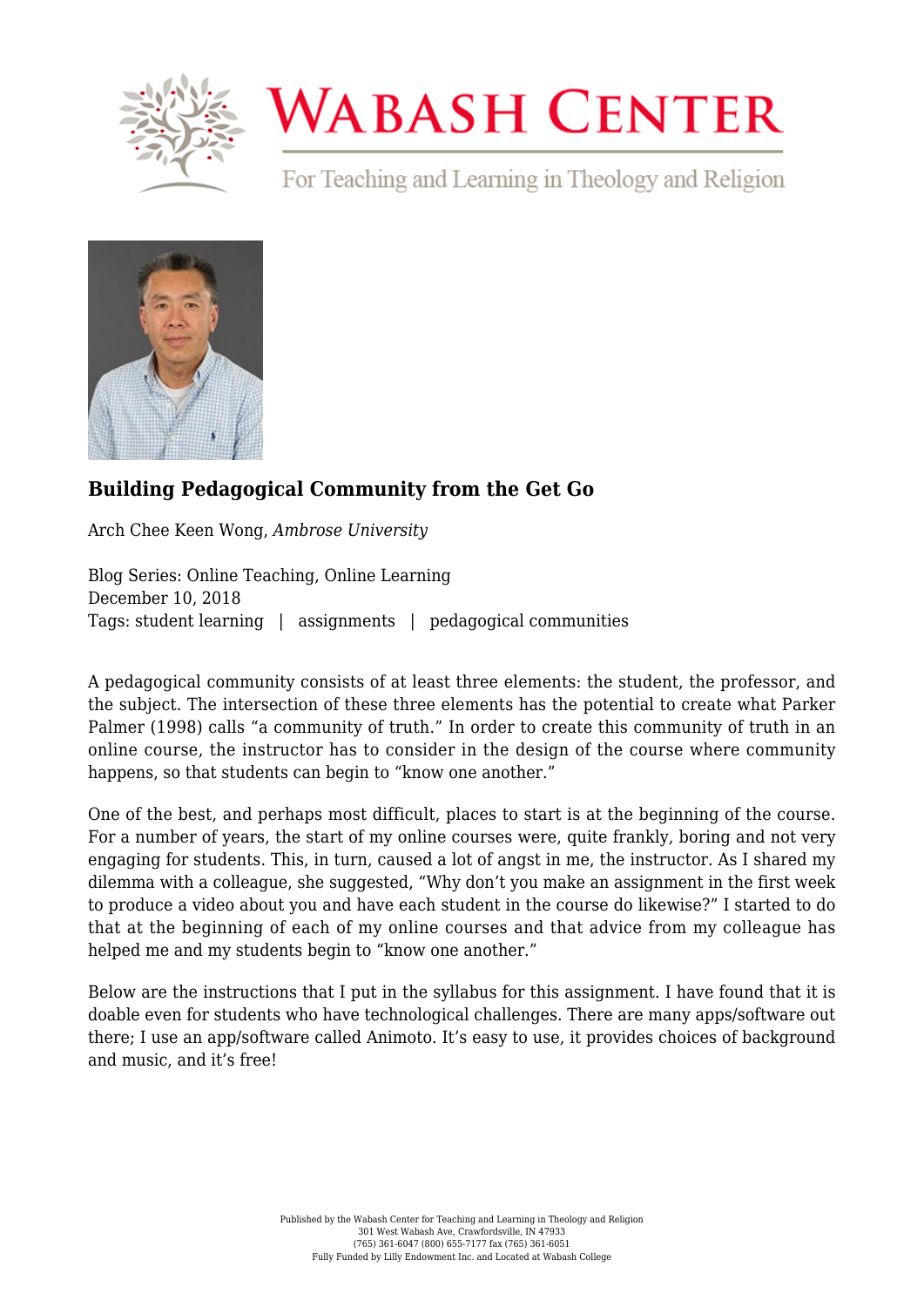### *Purpose:*

An introduction is often your best chance to establish yourself as a distinct individual with something unique to offer the world. Most people default to the standard, "Hi my name is . . . I live in . . . I work at . . ." For this assignment, you will move beyond such a standard introduction and create a 1 minute and 30 second (minimum) Animoto about you. You will also write a short paragraph to accompany the video. While a resume is a professional document, consider how an Animoto can be an innovative way of conveying the same information. What sort of audience would prefer this format?

### *Instructions:*

Step 1: Start by establishing the essential information you think should be included when introducing yourself to others. Obviously, your full name is important, but you may also include your age, your field of study, ethnicity, home town, hobbies, some details of past experience, accomplishments, future goals, etc.

Step 2: For this assignment you must consider appropriate images and music that will highlight information about you while maintaining a professional look. Draft a few ideas, sort through your photographs, or Google images and arrange the "story."

Step 3: Write a text that highlights the images and/or helps put them in the proper context.

Step 4: Select the music that best reflects the image of yourself that you want to send out to the world. You may want to select the music first and let the rhythm and lyrics guide your story.

#### *Submission guidelines:*

Post your biographical Animoto and paragraph to the Introduction Forum. You must watch all the Animotos and respond to at least three other Animotos (not the instructor's). Your responses should be thoughtful, constructive, and more than one sentence. Comment on similarities, differences, enquiries, wonderings.

What makes this first assignment most interesting for me are the comments from the students to one another's Animoto and short paragraphs in the discussion forums. The curiosity that students have for one another is gold! The benefit: the course begins on an encouraging note that helps students be more transparent and authentic with one another in a way that helps build positive momentum for the course. I'm sure there are many good ways to start off a course right that builds pedagogical community—this is just one that has been tremendously helpful to me.

(You can click and watch my academic Animoto ([https://animoto.com/play/Zh0oXpqBBZt61q0kvx7h6w\)](https://animoto.com/play/Zh0oXpqBBZt61q0kvx7h6w) which shows where I went to school, where I teach, and a bit about my family. )

https://www.wabashcenter.wabash.edu/2018/12/building-pedagogical-community-from-the-get-